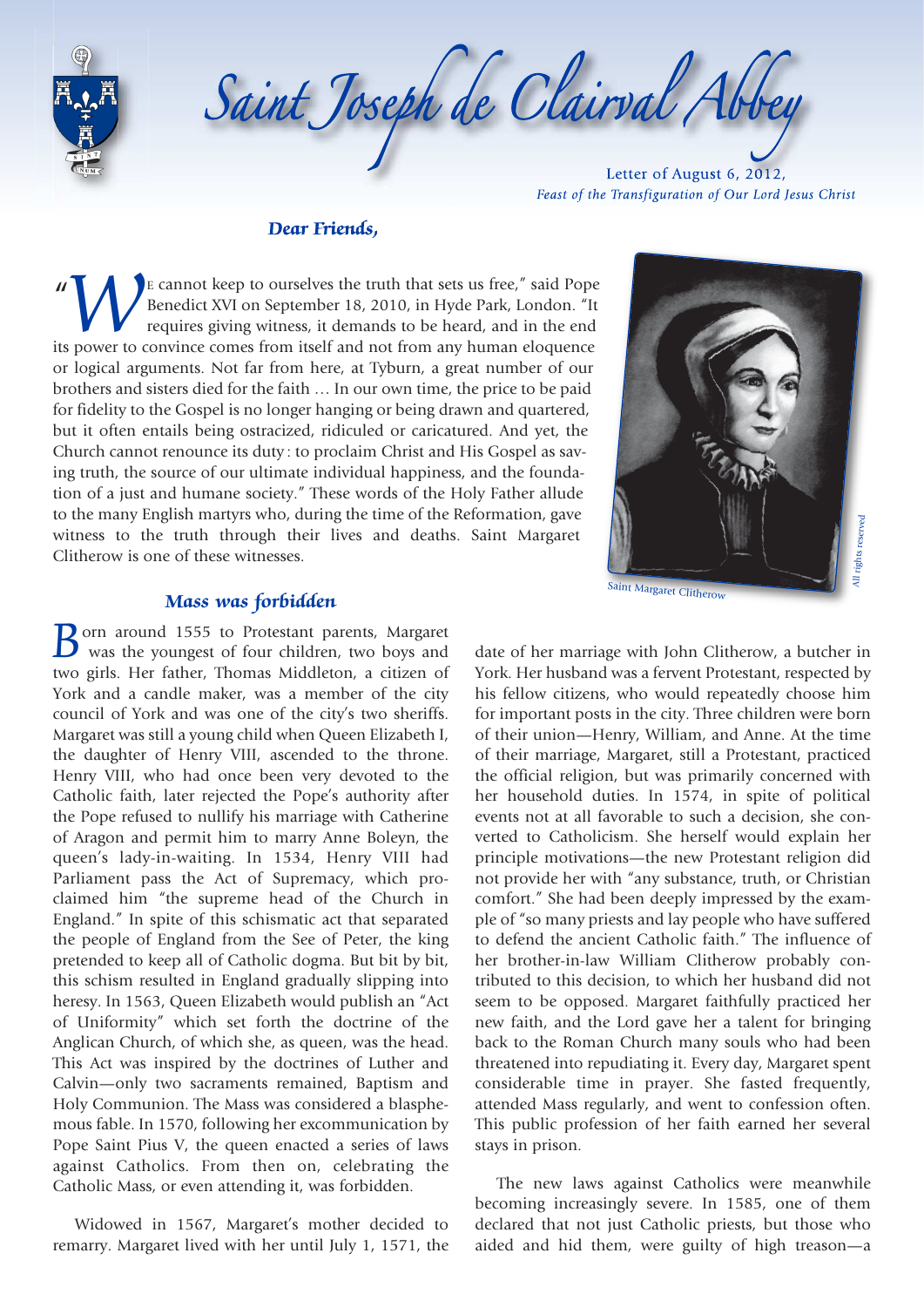crime punishable by death. In spite of the danger, Margaret continued to help many priests. "By the grace of God," she said, "all priests will be even more welcome than before, and I will do all I can to promote the Catholic faith." To provide her son Henry with a Catholic education, with the hope of one day seeing him elevated to the priesthood, Margaret sent him to Douai, then part of the Spanish Netherlands, today in France. Some time later, the city council of York became aware of the act—in spite of its fury, it waited to take vengeance.

## *A ruthless search*

In March 1587, the council summoned Mr. Clitherow.<br>
Margaret, who knew from experience the council<br>
members' tricks guessed what we going to bennen. She n March 1587, the council summoned Mr. Clitherow. members' tricks, guessed what was going to happen. She confided to the priest who had arrived at her home that very morning, "The council has summoned my husband once again. May it please God that this be not a new ruse on their part, and that, having him in their hands, they do not take advantage of the situation to search the house. They wish me ill and will not stop until they have me in their power. … May God's will be done !" In fact, the council immediately sent the sheriff of York with an escort to search the house. They found Margaret busy doing housework. The priest remained in a bedroom of a neighbor's house, along with several others. Having learned of the sheriff's coming, they had had the time to flee. A schoolteacher was at that very moment giving a lesson to the Clitherow children and two or three little friends. He managed to escape in time, but those conducting the search seized all the children, the servants, and Margaret. They then searched chests and cupboards without finding anything incriminating.

Then they took a boy of about ten, stripped him, and threatened them with their clubs if he didn't answer all their questions. Terrified, the child yielded and led them to the priest's room, where he showed them a hiding place for the books, vestments, and liturgical objects. Margaret was brought before the council. They were infuriated by her gaiety and faithfulness to the Catholic faith. That evening, she was imprisoned in the castle, where she spent several days in a strict fast and continuous prayer. She seemed so joyful over what was happening to her that she feared she might be offending God by it. Someone told her that she would pay dearly for violating the new laws. She then burst out laughing and replied : "I wish I had a nice gift to give you for this good news ! Here, take this fig, for I haven't anything better." Margaret received permission only once to speak with her husband, under the eye of the jailer. After that, she would never see him again. Their friends tried everything to get them the favor of another meeting, but each time a condition was imposed that violated Margaret's conscience.

## *"You speak well !"*

*O*n Monday, March 14th, Margaret was brought before two judges, with several other people present. The charges were read aloud, stating 1) that Margaret Clitherow had given board and lodging to Jesuits and to priests from abroad, traitors to Her Majesty the queen and her laws, and 2) that Margaret had heard the Mass. A judge then rose and said, "Margaret Clitherow, what do you answer ? Do you admit your guilt on these charges ?" Then, smiling, she said sweetly but resolutely: "I know of no crime to which I must confess my guilt."—"Yes you do ! You have sheltered Jesuits and priests who are enemies of Her Majesty."—"I have never known nor sheltered any such person, nor have I fed anyone who was an enemy of the Queen. God forbid !" On another occasion she explained, "I have never given shelter or sustenance to traitors to Her Majesty." The judge resumed, "How do you wish your trial to proceed ?"—"Having committed no crime, I see no reason for me to have a trial."—"You have defied the laws. As a result, we must examine your case." One of the judges rose and asked, "In Whom do you believe ?"—"I believe in God."—"In which God ?"— "I believe in God the Father, God the Son, and God the Holy Ghost. In these three Persons and in one God do I firmly believe, and also that it is by the Passion, death, and merits of Christ Jesus that I must be saved."—"You speak well !" replied the judge.

To mock her, one of the councilors hurled at her, "It's not from your religion that you provide lodging to priests, but from loose morals !" Other similar accusations were made, to which she replied, "God forgive you for these pure fabrications ! … I think that my husband has not ever accused me of ever having offended him, unless perhaps in the small things that often pass between husband and wife. As for my husband, know that I love him the first in the world after God, and that I care for my children as befits a mother. I believe I have done my duty to them in raising them in the fear of God… I am ready to offer them freely to God Who gave them to me, rather than yield an inch on my faith… I confess that death is frightening and the flesh is weak, and yet I wish, with the help of God, to shed my blood as willingly as I gave my milk to my children, and do not wish to see my death delayed." These beautiful words echo those of the Lord JESUS: *He who loves father or mother more than Me is not worthy of Me; and he who does not take his cross and follow Me is not worthy of Me. He who finds his life will lose it, and he who loses his life for My sake will find it* (Mt. 10:37-39).

## *"If you knew them"*

The court adjourned, and Margaret was taken to a house where she was locked up for the night in a tiny room. On the way, smiling the whole time, she gave money to the poor on both sides of the road. The next morning, she was taken back to court. "Yesterday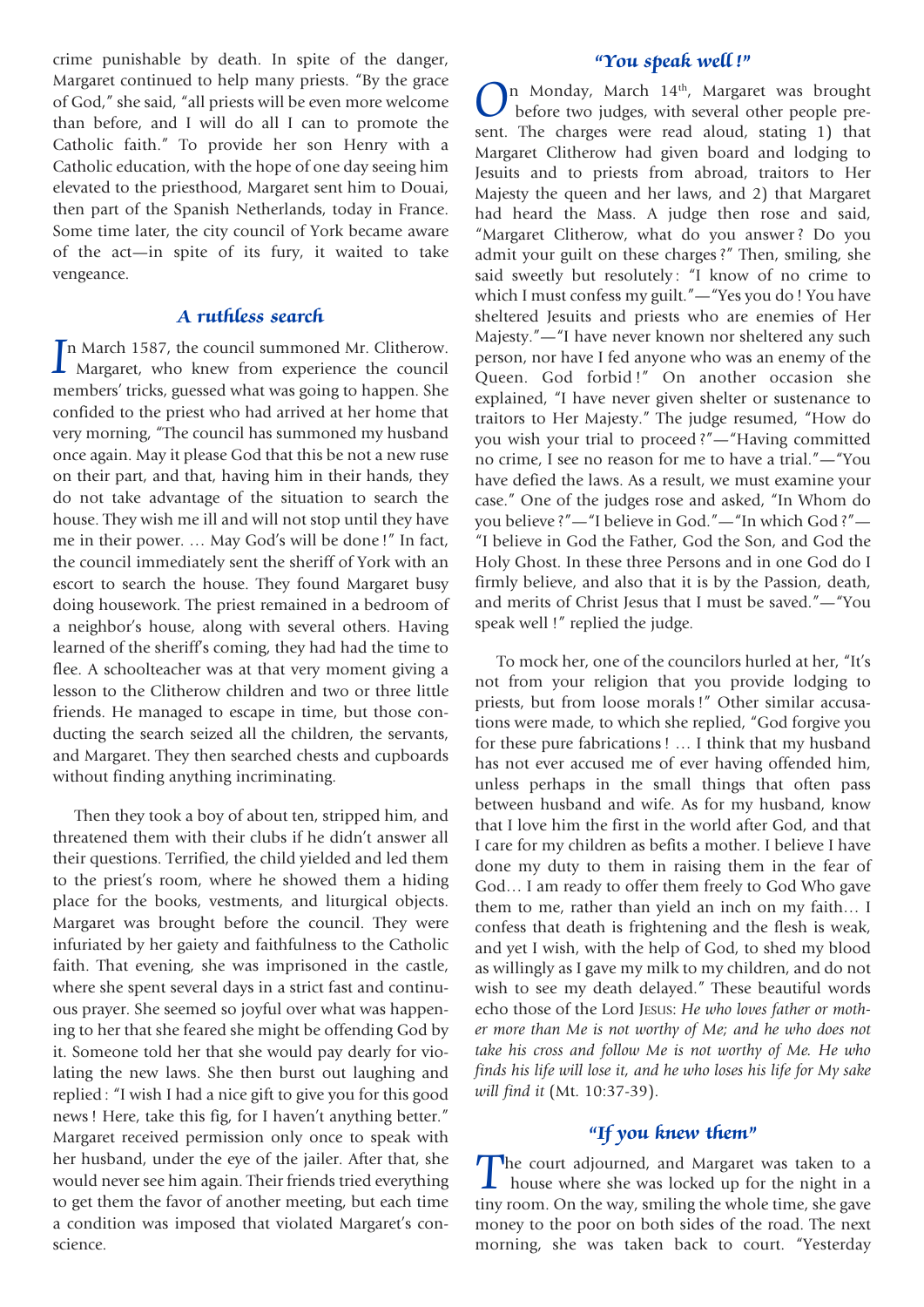evening," the judge said, "we sent you away without condemning you, but we would have condemned if we had wished to … It is apparent that you have harbored priests." Margaret replied, "I see no reason that could forbid me from receiving good Catholic priests as long as I live."—"They are all traitors, scoundrels, and impostors."—"God forgive you. You would not so speak of them if you knew them." All those present considered her obstinate and mad, because she would not yield. Then the judge described to her the death by crushing to which she would be condemned in her sentence. Standing, showing no fear, Margaret gently replied, "If this judgment is in keeping with your conscience, I pray God that He will judge you less harshly before His court. But I thank God for it from the bottom of my heart. … Everything He sends me will be welcomed. I am not worthy of such a good death as this. I have deserved death for the sins I have committed against God, but not for the things of which I am accused." The judge then ordered the sheriff to bind her hands. A smile revealed Margaret's joy at wearing bonds for the love of Christ.

Two days later, two emissaries of the court asked her if she thought she was pregnant. Her relatives saw in this a way to save her, for if she was, the execution would have to wait until the child was born. Margaret answered, "I cannot say yes or no, as I have been mistaken other times in similar circumstances, so I cannot answer you for certain. But I am rather inclined to believe I am pregnant." The court then brought in four ladies, who examined the prisoner and reported to the judges that she did seem to be pregnant. That evening, before a group of councilors and Protestant ministers who eagerly desired her death, one of the judges declared, "God forbid that we should execute a pregnant woman ! Even though she is a criminal, the child she is carrying is not. Therefore, for a thousand pounds I would not consent to her death without another examination !" Nevertheless, the matter was placed in the hands of the entire council, which sentenced Margaret to the punishment prescribed for traitors—crushing. After her sentencing, Margaret took refuge in intense prayer, and sent word to her spiritual advisor to pray fervently for her intention, for she felt great distress at the thought of not being worthy of dying for the Lord. Learning of his wife's sentence, Mr. Clitherow, like a man who had lost his mind, exclaimed weeping, "Alas ! Are they going to kill my wife ? Let them take all that I have and let her live ! She's the best wife in all England, and the best Catholic as well !"

Once the sentence had been declared, the interrogations were not over, because they wanted at all costs to make Margaret change her mind. Protestant ministers came to badger her, but she answered them : "I have professed the Catholic faith for twelve years, thanks be to God. And if now I were to yield to fear or weakness, all that I have done until now would become worthless. I prefer death."—"What is the Church ?"—"It is the community in which the true word of God, left by Christ to

His apostles and their successors who bestow the seven sacraments, is preached. It is this word that the Church has always preserved, that the doctors have preached, and to which her martyrs and confessors have testified. It is the Church I believe to be the true Church. … JESUS Christ promised to remain with her until the end of the world, and that the gates of hell would not prevail against her. By the grace of God, I wish to live and die in this faith… I beg you to take the foregoing as my response and to stop bothering me."

#### *"One and the same"*

" *O*f JESUS CHRIST and the Church, I think they are one<br>and the same thing," said Saint Joan of Arc, the<br>ix bundredth anniversary of whose birth we are cele and the same thing," said Saint Joan of Arc, the six-hundredth anniversary of whose birth we are celebrating this year (2012). The Second Vatican Council's *Decree on Ecumenism* expanded upon this truth : "For it is only through Christ's Catholic Church, which is 'the allembracing means of salvation,' that they can benefit fully from the means of salvation. We believe that Our Lord entrusted all the blessings of the New Covenant to the apostolic college alone, of which Peter is the head, in order to establish the one Body of Christ on earth to which all should be fully incorporated who belong in any way to the people of God." *The Catechism of the Catholic Church* adds, "one cannot charge with the sin of the separation those who at present are born into these communities [that resulted from the Protestant Reformation] and in them are brought up in the faith of Christ, and the Catholic Church accepts them with respect and affection as brothers … Furthermore, many elements of sanctification and of truth are found outside the visible confines of the Catholic Church : the written Word of God ; the life of grace ; faith, hope, and charity, with the other interior gifts of the Holy Spirit, as well as visible elements … All these blessings come from Christ and lead to Him, and are in themselves calls to Catholic unity" (nos. 818, 819).

A Puritan minister asked Margaret : "How do you think you will be saved ?"—"By virtue of the bitter Passion and death of Christ JESUS."—"That is well said, but you believe in many other things, such as images, ceremonies, sacramentals, sacraments, and things like that. So you do not believe only in Christ."—"I believe, in accordance with what the Catholic Church teaches me, that there are seven sacraments, and it is in this faith that I wish to live and die. As for all the ceremonies, I believe that they have been instituted for the honor of God, to promote His glory and His service. As for images, they only represent that there have been good and virtuous men and women on earth who now rejoice in glory in Heaven. Furthermore, they serve to excite our feeble and lazy intellects to a greater devotion when we look upon them."

In the days that followed, ministers and relatives, both men and women, came to beg Margaret to take pity on her husband and children. Two days before the mar